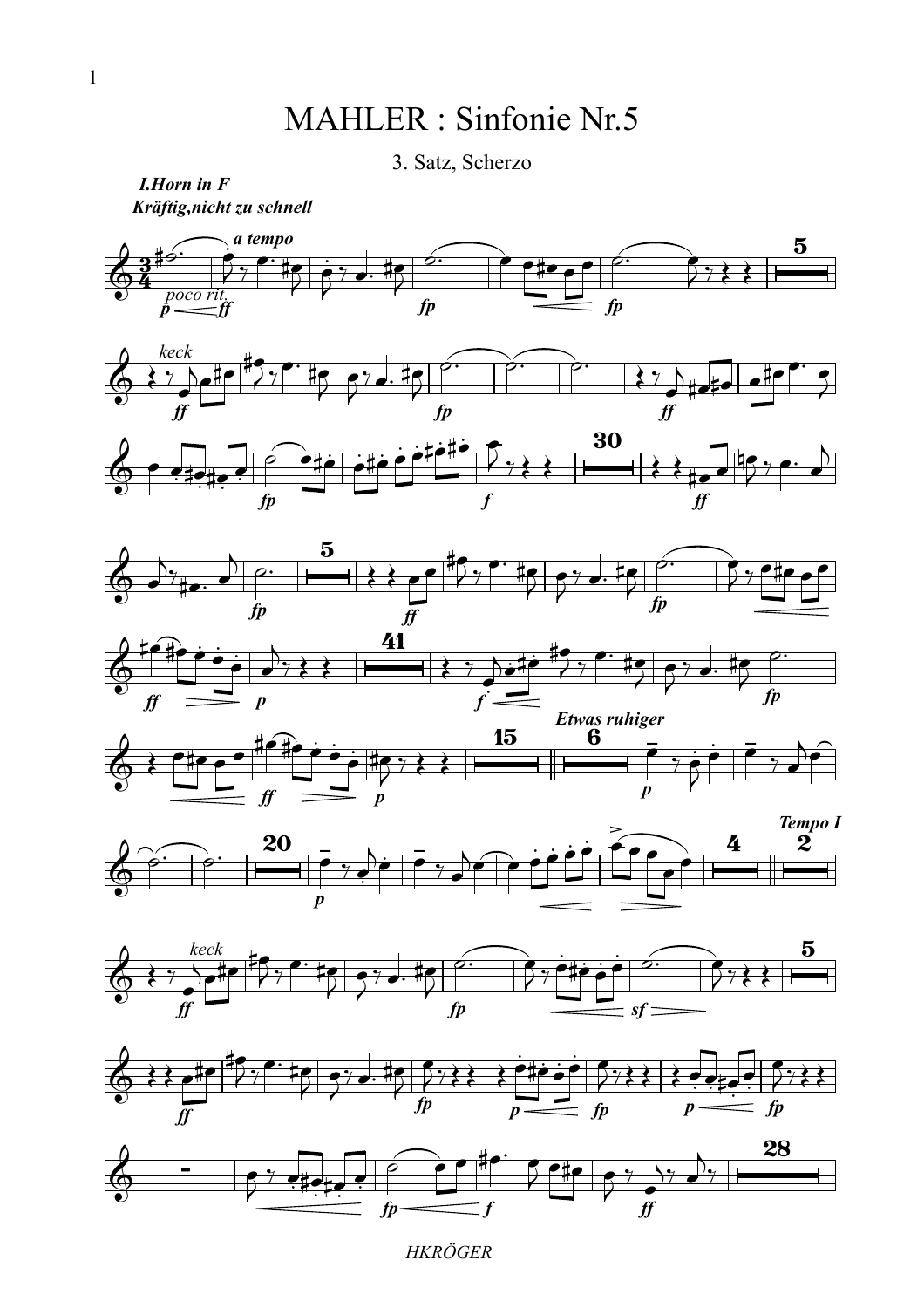

*HKRÖGER*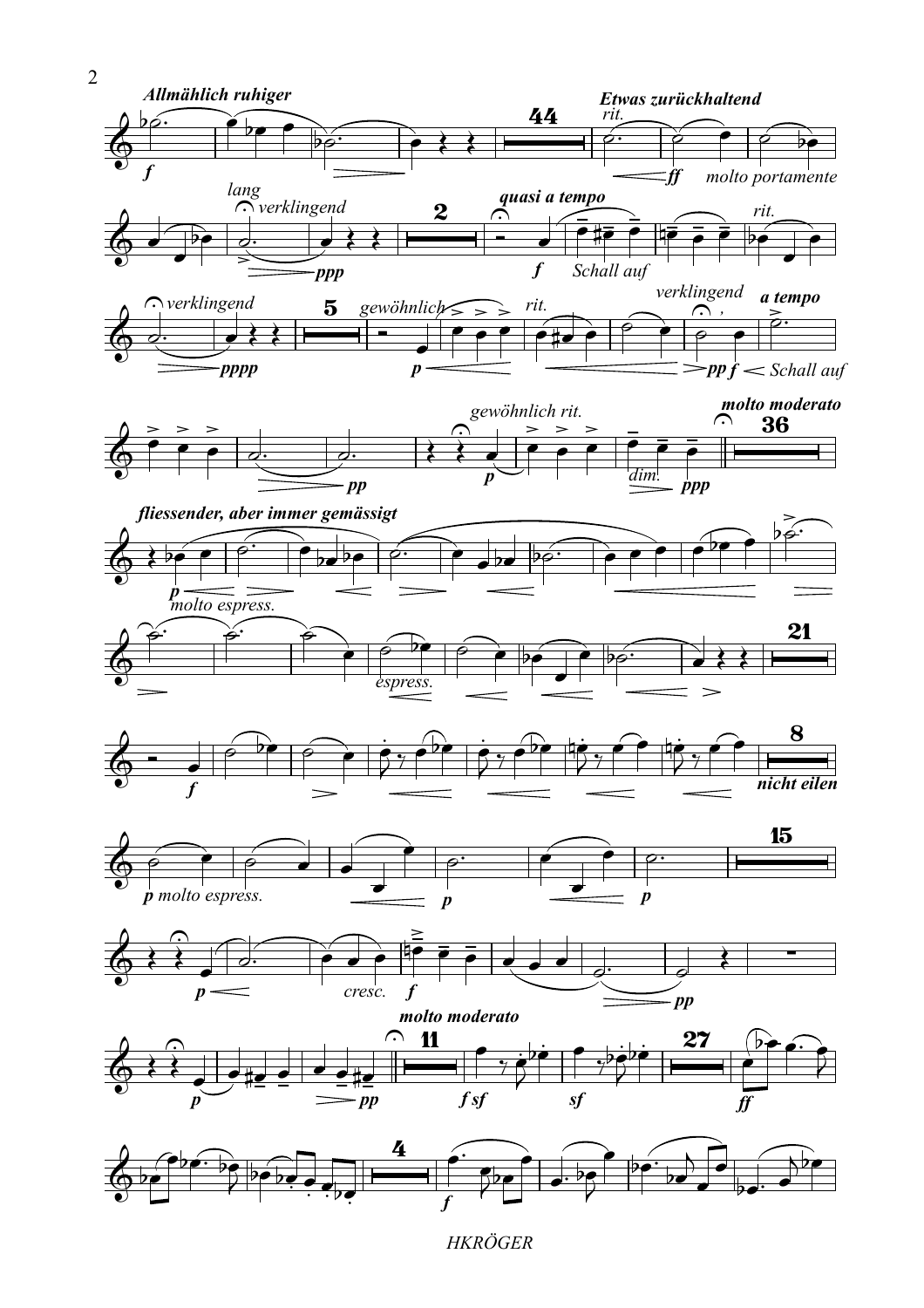



















*HKRÖGER*